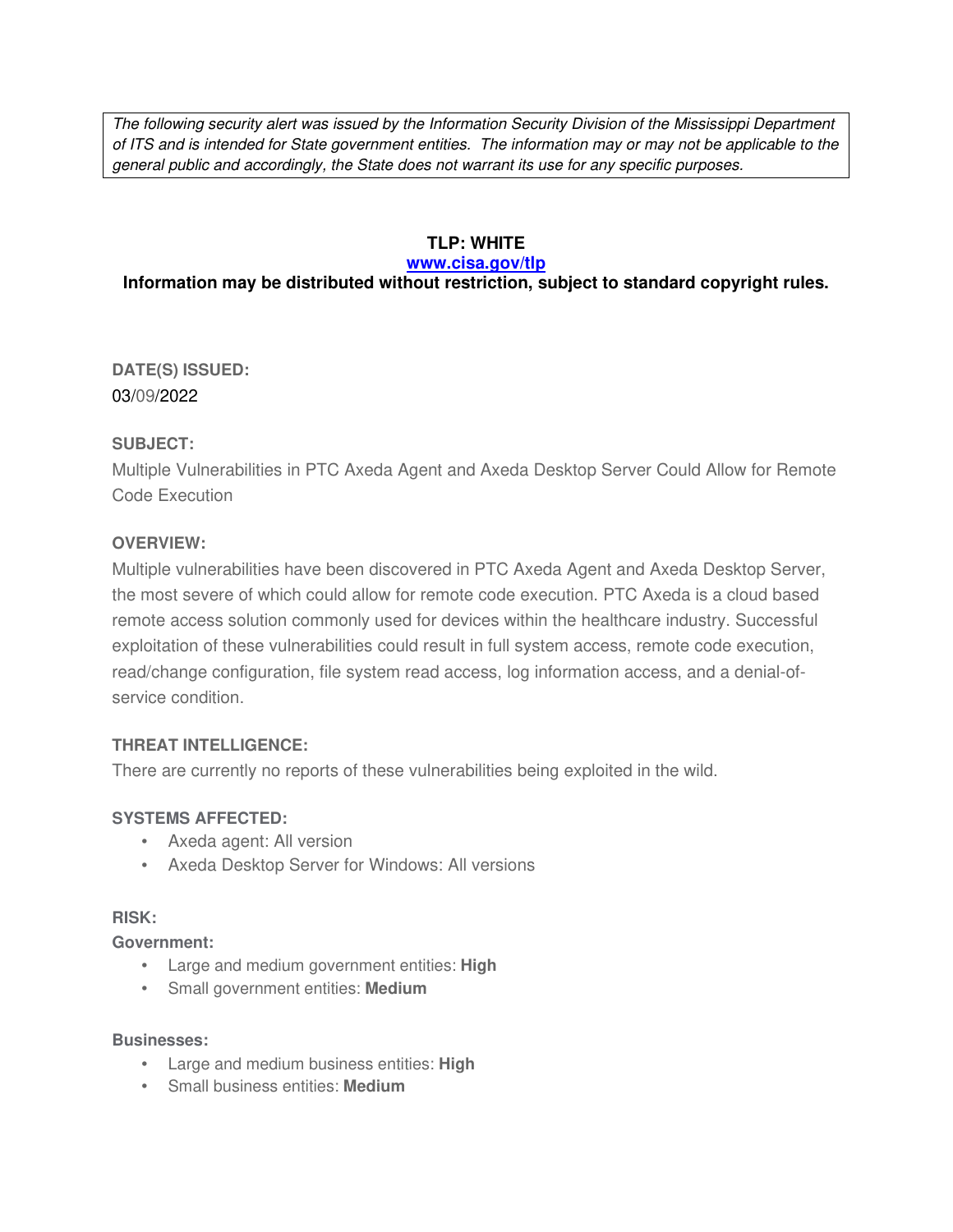#### **Home users: Low**

#### **TECHNICAL SUMMARY:**

Multiple vulnerabilities have been discovered in PTC Axeda agent and Axeda Desktop Server, the most severe of which could allow for remote code execution. Details of these vulnerabilities are as follows:

- The affected product uses hard-coded credentials for its UltraVNC installation which could allow for a unauthenticated remote attacker take control of the host operating system. (CVE-2022-25246)
- The affected product may allow an attacker to send certain commands to a specific port without authentication which could allow a remote unauthenticated attacker to obtain full file-system access and remote code execution. (CVE-2022-25247)
- When connecting to a certain port the affected product supplies the event log of the specific service. (CVE-2022-25248)
- The affected product (disregarding Axeda agent v6.9.2 and v6.9.3) is vulnerable to directory traversal which could allow a remote unauthenticated attacker to obtain file system read access via web server. (CVE-2022-25249)
- The affected product may allow an attacker to send a certain command to a specific port without authentication which could allow a remote unauthenticated attacker to shut down a specific service. (CVE-2022-25250)
- The affected product may allow an attacker to send certain XML messages to a specific port without proper authentication which could allow a remote unauthenticated attacker to read and modify the product's configuration. (CVE-2022-25251)
- Improper handling of exceptions could allow a remote unauthenticated attacker to crash the product. (CVE-2022-25252)

Successful exploitation of these vulnerabilities could result in full system access, remote code execution, read/change configuration, file system read access, log information access, and a denial-of-service condition.

### **RECOMMENDATIONS:**

- Upgrade to Axeda agent Version 6.9.2 build 1049 or 6.9.3 build 1051 when running older versions of the Axeda agent.
- Upgrade the Axeda Desktop Server (ADS) to Version 6.9 build 215
- Check manufacturer websites for your affected products for updates, as this will completely mitigate the issue. Companies such as Bayer, Accuray, Eleka, General Electric, and Varian are affected.
	- o List of affected devices using Axeda agent: https://learn.cisecurity.org/e/799323/access7-affected-devices- /rrnfl/270573131?h=gcQBqqNE4KMFCAiSaTYzVTIh5hTGnva2U6-nwousOJs
- Run all software as a non-privileged user (one without administrative privileges) to diminish the effects of a successful attack.
- Apply the Principle of Least Privilege to all systems and services